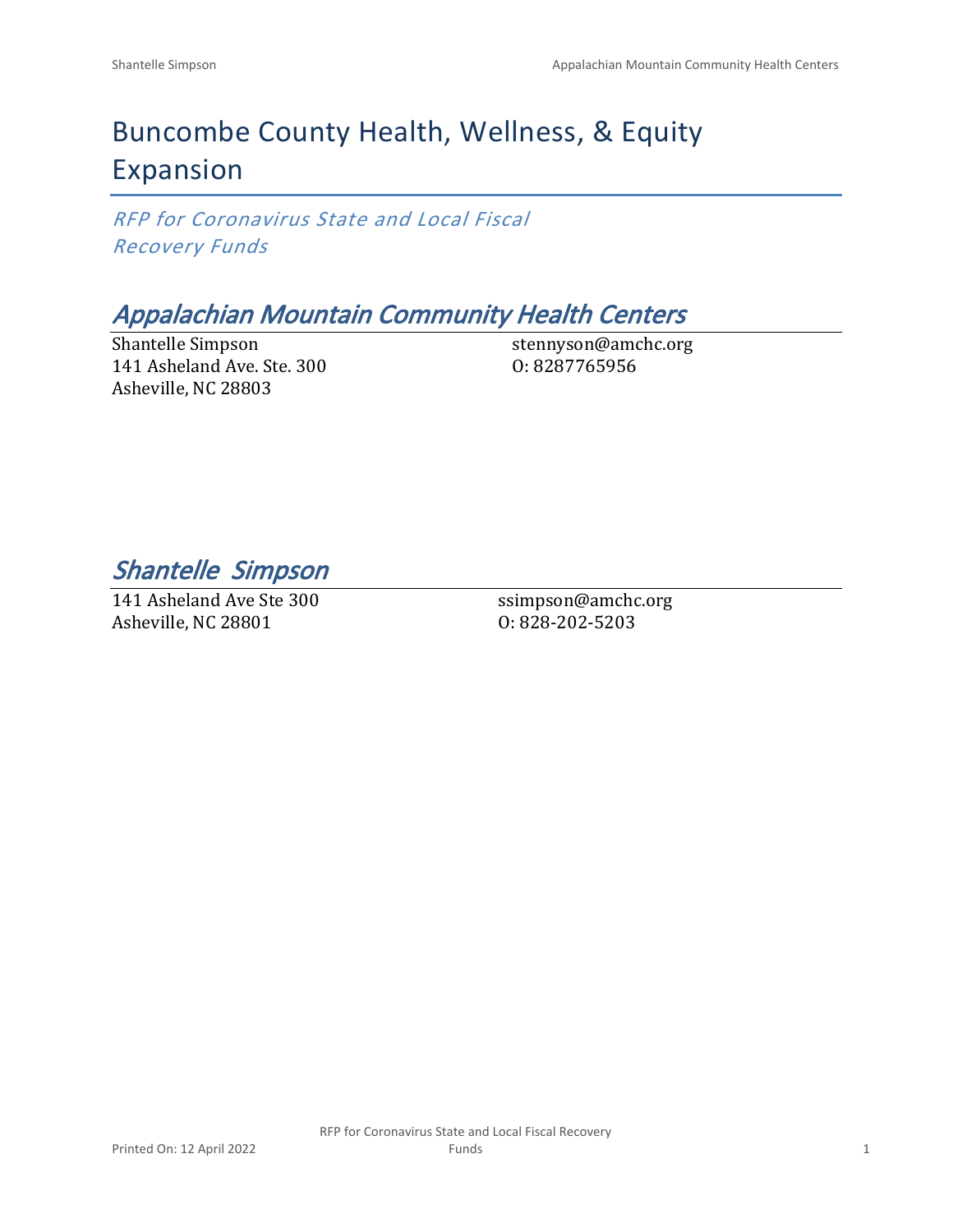# Application Form

# *Question Group*

Buncombe County requests proposals for projects to help the community recover from and respond to COVID-19 and its negative economic impacts.

Buncombe County has been awarded \$50,733,290 in Coronavirus State and Local Fiscal Recovery Funds (Recovery Funding), as part of the American Rescue Plan Act. To date, Buncombe County has awarded projects totaling \$23,093,499, leaving a balance of \$27,639,791 available to award.

Visit [http://www.buncombecounty.org/recoveryfundinghttp://www.buncombecounty.org/recoveryfundingwww.b](http://www.buncombecounty.org/recoveryfunding) [uncombecounty.org/recoveryfundinghttp://www.buncombecounty.org/recoveryfundinghttp://www.buncombeco](http://www.buncombecounty.org/recoveryfunding) [unty.org/recoveryfundinghttp://www.buncombecounty.org/recoveryfundinghttp://www.buncombecounty.org/re](http://www.buncombecounty.org/recoveryfunding) [coveryfunding](http://www.buncombecounty.org/recoveryfunding) for details.

This infusion of federal resources is intended to help turn the tide on the pandemic, address its economic fallout, and lay the foundation for a strong and equitable recovery.

Buncombe County is committed to investing these funds in projects that:

- Align to county strategic plan and community priorities
- Support equitable outcomes for most impacted populations
- Leverage and align with other governmental funding sources
- Make best use of this one-time infusion of resources
- Have a lasting impact

Proposals shall be submitted in accordance with the terms and conditions of this RFP and any addenda issued hereto.

Click [here](https://www.buncombecounty.org/common/purchasing/Buncombe%20Recovery%20Funding%20RFP%202022.pdf) for the full terms and conditions of the RFP

#### **Organization Type\***

Nonprofit

#### **Nonprofit documentation**

If nonprofit, attach IRS Determination Letter or other proof of nonprofit status.

501c3 Determination Letter (1).pdf

# **Name of Project.\***

Buncombe County Health, Wellness, & Equity Expansion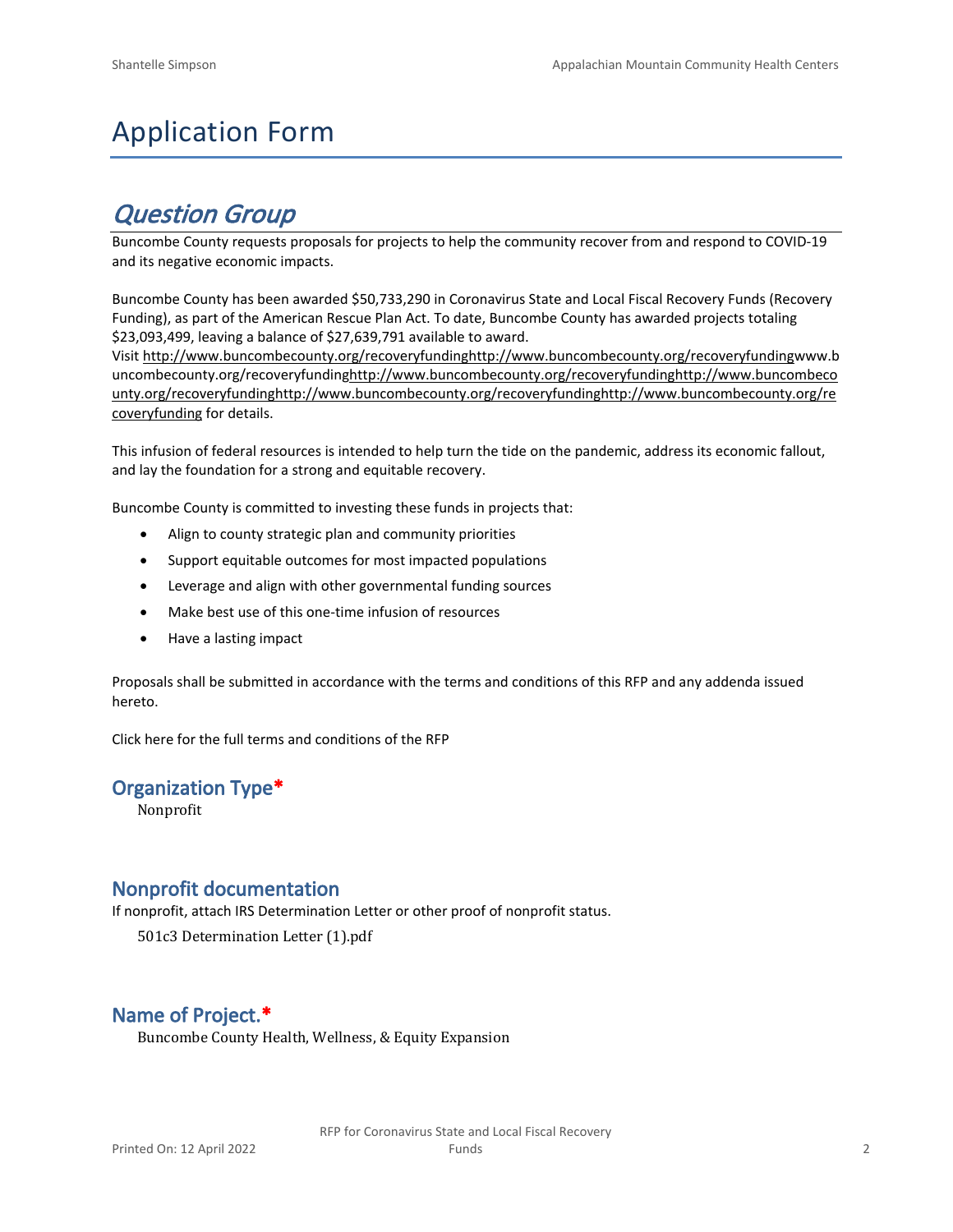#### **New/Updated Proposal\***

Is this a new project proposal or an updated version of a proposal submitted during the earlier (July 2021) Recovery Funding RFP?

Updated version of previously submitted proposal

#### **Amount of Funds Requested\***

\$1,500,000.00

#### **Category\***

Please select one:

- Affordable Housing
- Aging/Older Adults
- Business Support/Economic Development
- Environmental/Climate
- Homelessness
- K-12 Education
- Infrastructure and/or Broadband
- Mental Health/Substance Use
- NC Pre-K Expansion
- Workforce

Infrastructure and/or Broadband

#### **Brief Project Description\***

Provide a short summary of your proposed project.

The Appalachian Mountain Community Health Centers' (AMCHC) Buncombe County Health, Wellness, & Equity Project will expand building capacity of the downtown health center (Dale Fell) and expand services to the vulnerable community residents. The current public health emergency and the ongoing efforts to address the collateral consequences of COVID-19 have changed the tactics and strategies of rendering high quality healthcare, particularly for the uninsured/underinsured and those with health care barriers in Buncombe County, but the mission, values, and commitment of AMCHC to ensure a thriving, healthy community remain steadfast. The AMCHC Buncombe County Health, Wellness, & Equity Project will deliver comprehensive healthcare services to prevent and respond to COVID-19 and address social determinants of health through a responsive workforce committed to excellence, equity, and a holistic approach to each patient's health needs.

# **Project Plan\***

Explain how the project will be structured and implemented, including timeframe.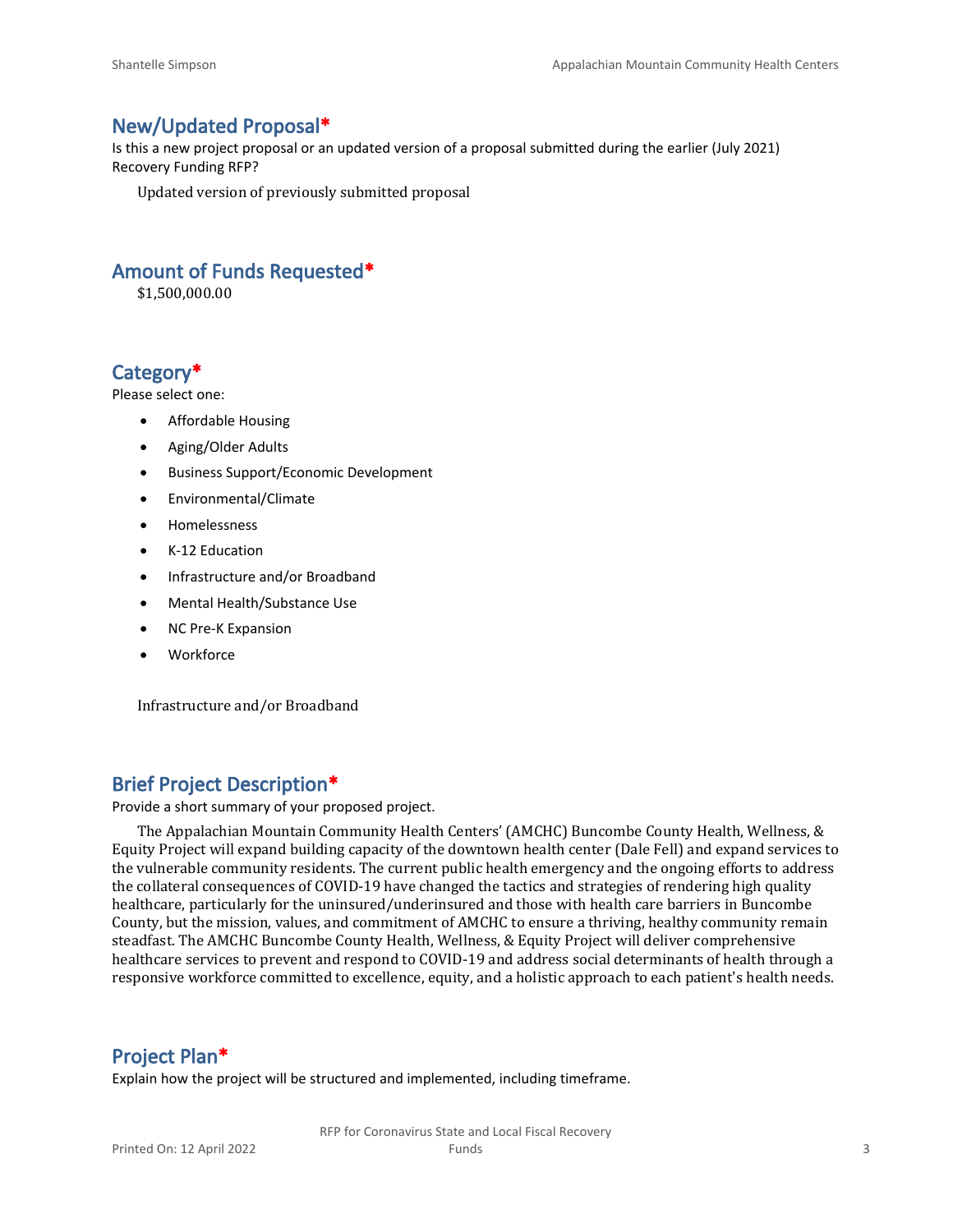Appalachian Mountain Community Health Centers (AMCHC) seeks to create equitable health and wellness opportunities for the vulnerable population of Buncombe County through the expansion of integrated health care services. In our recent assessment, AMCHC identified opportunities to impact healthcare outcomes of a large population of Western North Carolina (WNC) residents. As identified in the annual Uniform Data System (UDS) report, AMCHC provided service to approximately 13,600 unique patients within its targeted population (patients living at or below 200% of the Federal Poverty Level) in 2020. This number reflects approximately 16% of AMCHC's total target population of 86, 729 unique patients who fall within the minority populations of African American (6,539), Asian (928), and American Indian (1,247) across North Carolina. Understanding that various factors put vulnerable communities at risk for poor health and inadequate health care, AMCHC is prepared to enhance services for the vulnerable population of WNC in the area of primary care, women's health, dentistry, pediatrics, and behavioral health at AMCHC's Dale Fell Community Health Center (DFCHC). Currently, DFCHC offers primary care and behavioral health services. Through this initiative AMCHC will enhance outreach and health care services by adding new lines of services such as dentistry and women's health, and enhancing its current pediatric and behavioral health services. AMCHC will recruit one additional medical doctor (MD), one additional psychiatric physician assistant (PA), one dentist, one dental hygienist, and one women's health nurse practitioner (NP) for Dale Fell. With this recruiting process and enhancement of services, AMCHC has outgrown the space at the current DFCHC location and will purchase new space to house all integrated care services. AMCHC has purchased space in the heart of downtown Asheville that will house the integrated and enhanced services that meet AMCHC's new strategic plan.The current healthcare facility at Dale Fell is 4755 square feet and has a 4-6 wait-time for appointment for primary or behavioral healthcare. Space for equipment, laboratory, exam rooms, telehealth, and counseling services is not adequate to meet demand nor provide safe space for social distancing. This funding request for Buncombe County would enable AMCHC to double its footprint in the downtown area while simultaneously providing a much needed service. Though the purchase of the building adds financial strain to the non-profit health center, we recognized the need to expand as we have outgrown our current space and are not able to offer the additional health care services needed. Funding would provide the financial support necessary to ensure the health center can focus on costs of staffing and supplies. Our current goal is to relocate to the new space and begin to offer services early 2023, however, funding would allow us to relocate in 2022 and begin to serve the community.

#### **Statement of Need\***

Describe the need that this project will address. Include data to demonstrate the need, and cite the source of the data.

Statistics show health care spending has grown at an expediential rate over the past four decades. Growing public spending on health care, rising burden of chronic conditions and obesity, increasing opioid emergencies and deaths, and growing challenges in children's healthcare will only continue to exacerbate this trend. Research has shown that a rise in health costs are attributed to an aging population and a change in prevalence or incidence in the need of direct medical services (SAMSHA, CDC, NCDHHS). The underserved/uninsured have numerous known barriers to healthcare in Buncombe County. Accessibility and affordability address some barriers but a comprehensive approach is required to mitigate social determinants of health. Supportive services, food access, increased income/benefits are all shown to have positive outcomes in whole health. AMCHC deploys strategies and tactics to address each patient's immediate medical needs and provide supportive care by engaging community health workers and other community resources to help patients secure medications, food, housing resources, and access to opportunity which effect overall health and well-being. This funding request is in alignment with Buncombe County 2025 and AMCHC mission to increase accessibility and deliver quality healthcare so community members can thrive.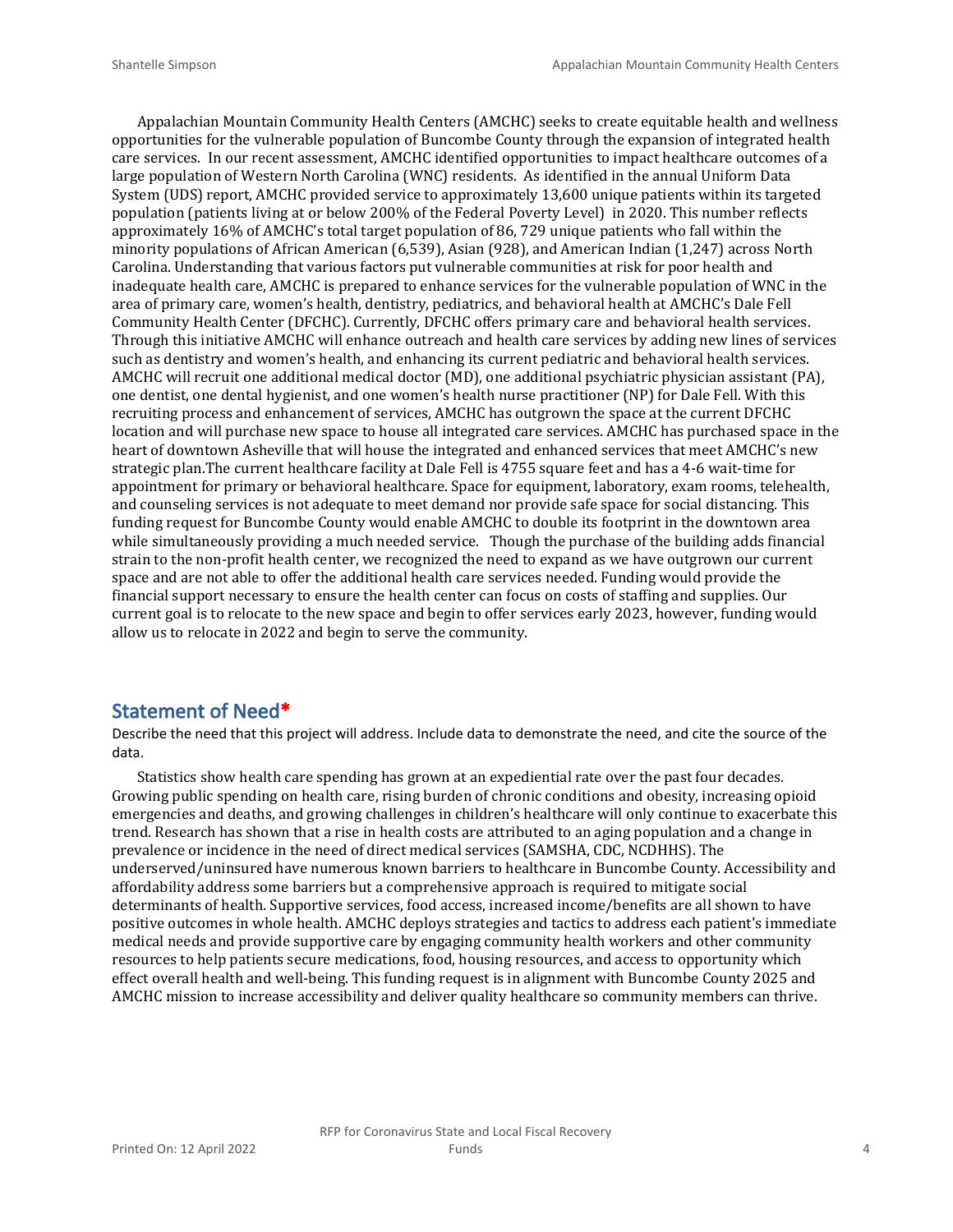#### **Link to COVID-19\***

Identify a health or economic harm resulting from or exacerbated by the public health emergency, describe the nature and extent of that harm, and explain how the use of this funding would address such harm.

NC Deaths Due to Covid-19 are currently reported at 23,508. In 50 counties reported in NC, Buncombe was ranked 8th of the highest vaccinated (33.6 %) population, the actual number of resident's fully vaccinated is only 87,844. Of those vaccinated ages 65 and up (66.2%) in Buncombe County, this vulnerable population that is vaccinated only reflects a 0.2% higher rate than the state's average. While current studies show that the vaccines have a neutralizing effect on all variants, the Delta variant has shown to be more transmissible than the other known variants and also infect persons that have been previously vaccinated. After months of a decline in reported COVID-19 cases as well as increased education, outreach and vaccination efforts, the emergence of the known variants in NC is now an understood quantity that demands continued vaccination vigilance. https://covid19.ncdhhs.gov/dashboard/cases-and-deaths

# **Population Served\***

Define the population to be served by this project, including volume and demographic characteristics of those served.

AMCHC serves the uninsured/underinsured, Medicaid/Medicare recipients, high risk patients with complex acute healthcare needs, populations with mental health and substance use disorders, ethnic and racial minorities disproportionately affected by barriers to healthcare and federal entitlements, the elderly, persons with housing instability, all persons with barriers to whole healthcare such as income, housing instability, education opportunity, employment status, chronic health conditions known to place patients at higher risk of contracting or having complications from COVID-19, and behaviors barriers that inhibit access to healthcare.

# **Results\***

Describe the proposed impact of the project. List at least 3 performance measures that will be tracked and reported. If possible, include baselines and goals for each performance measure.

Collected data include demographic characteristics, living status, mode of exposure to HIV and case definition category, birthplace, income, acculturation questions regarding language usually spoken at home, selected diseases and conditions, including HIV and STDs, drug use and behavioral health conditions.

AMCHC works continuously to achieve measurable improvements in whole patient care by monitoring performance rates of quality-improvement measures. Measures that will be tracked and reported include but are not limited to those that place persons at higher risk of contracting or having complications from COVID-19:

COVID-19 Vaccine: Percentage of AMCHC patients ages 18 years and older who have received a COVID-19 vaccination;

Diabetes A1c Tests < 9: Percentage of diabetic patients whose most recent A1c lab value was less than 9.0;

Controlling High Blood Pressure: Percentage of patients ages 18-85 years of age who were diagnosed with hypertension and whose most recent blood pressure was less than 150/90;

Body Mass Index (BMI) Screening & Follow-Up: Percentage of patients ages 18 years and older with recorded BMI outside the normal parameters, who have had follow-up plan documented; and

Increased patient encounters at the new Dale Fell location.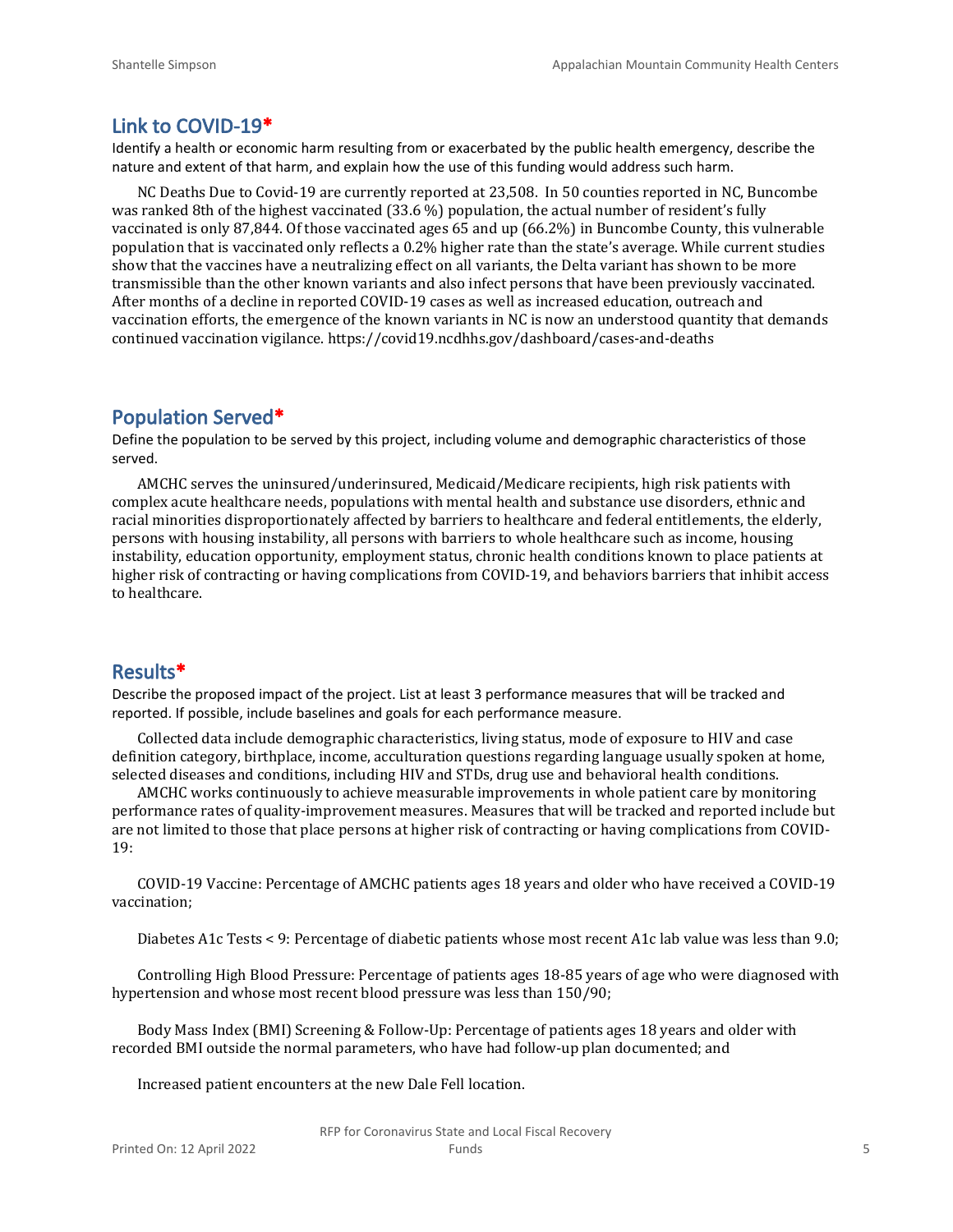#### **Evaluation\***

Describe the data collection, analysis, and quality assurance measures you will use to assure ongoing, effective tracking of contract requirements and outcomes.

AMCHC Quality and Data Specialist will collect and measure current data, rates, and trends through the Electronic Health Record (EHR) software. Monitoring performance measurements, rates, and trends overtime (monthly) ensures that AMCHC is effectively meeting contract requirements and achieving set goals. The Quality & Data Specialist works in coordination with the AMCHC Chief Medical Officer, the Data Quality Sub-Committee, and other clinical staff to ensure that quality measures/goals are being met. Quality Improvement (QI) meetings occur every month where a review of all of the measures are tracked and analyzed and ways to improve data collection and each measure that is currently below the set goal.

# **Equity Impact\***

How will this effort help build toward a just, equitable, and sustainable COVID-19 recovery? How are the root causes and/or disproportionate impacts of inequities addressed?

As a Federally Qualified Healthcare Center (FQHC), AMCHC has a mandated mission to provide comprehensive whole healthcare to low-income patients regardless of the ability to pay for services. The operational expansion of the Dale Fell Clinic will provide direct primary, women's health (OBGYN), dental, pediatrics, and behavioral health services for those least likely to have access or engage with healthcare professionals and have vaccine hesitancy. The Dale Fell capital expansion, will enable AMCHC to fully maximize additional providers secured with HRSA funding to optimize capacity, increase patient volume, conduct community and outreach and engagement by providing in-home healthcare, particularly to the elderly and disabled through mobile medical and telehealth services and provide vaccination services targeted to disproportionately affected sub-populations across Buncombe County. AMCHC recognizes that health disparities affect groups marginalized because of socioeconomic status, race/ethnicity, sexual orientation, gender, disability status, geographic location, or some combination of these relevant factors. People who identify in such groups not only experience worse health and face access barriers to healthcare but also tend to have less access to the social determinants or conditions (e.g., healthy food, stable/safe housing, education/employment opportunities, safe neighborhoods, freedom from racism and/or other forms of discrimination) that support wholehealth. Therefore, by increasing capacity and creating access points to deliver healthcare, AMCHC will provide expanded services, decrease patient care wait-times, and better serve the community so that every person, regardless of social position, ability to pay, or other socially determined circumstance, has the opportunity to attain their full health potential.

# **Project Partners\***

Identify any subcontractors you intend to use for the proposed scope of work. For each subcontractor listed, indicate:

- 1.) What products and/or services are to be supplied by that subcontractor and;
- 2.) What percentage of the overall scope of work that subcontractor will perform.

Also, list non-funded key partners critical to project.

There will not be any subcontractors for this project.

The AMCHC Buncombe County Healthy Community Project non-funded key partners essential for project success are: Western Carolina University Nursing Program, Western Carolina Medical Society (LatinX community), NC COUNTS Coalition, Dogwood Health, Sunrise Community Service, Homeward Bound of WNC,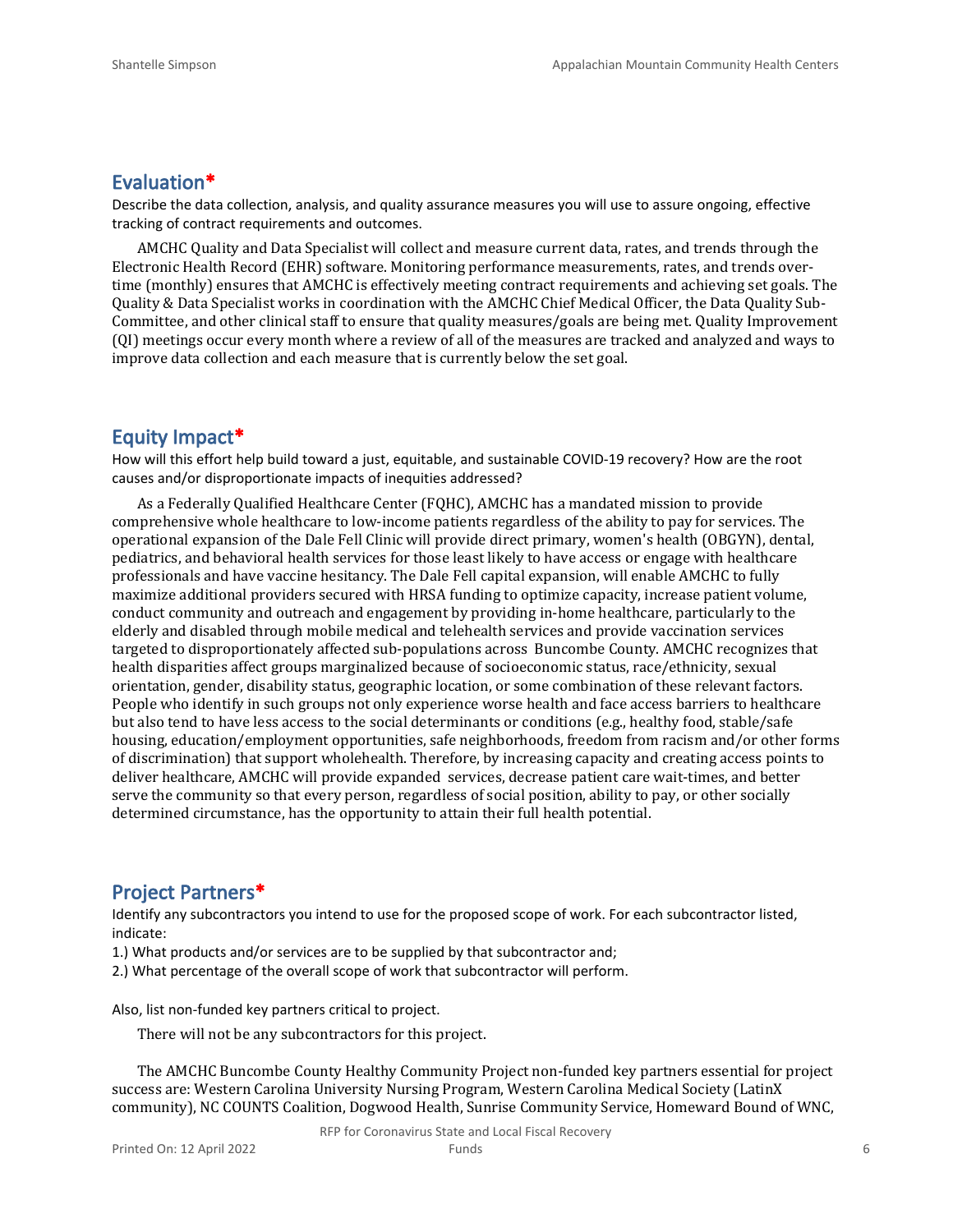MAHEC, ADATC, Eleanor Health, seven 340B Pharmacy partners, Genoa Pharmacy, the Housing Authority of the City of Asheville (HACA), Western Region Catholic Charities, and the WNC Rescue Mission.

# **Capacity\***

Describe the background, experience, and capabilities of your organization or department as it relates to capacity for delivering the proposed project and managing federal funds.

Since 2015, AMCHC, a federally qualified health center (FQHC), has provided no or low cost healthcare to the residents of WNC. AMCHC maintains six health center sites and two pharmacy sites across Buncombe, Graham, Cherokee and Jackson County and employs105 healthcare professionals in service to the community. The AMCHC Board of Directors is composed of twelve members with broad experience and diverse backgrounds including healthcare practitioners, legal services, homeless service providers, human resources, finance, housing providers, and AMCHC healthcare consumers.

In Buncombe County, 13 healthcare professionals serve at the Dale Fell Community Health Center, the Leicester Community Health Center, and the Mays Health Clinic located in the WNC Rescue Mission. Buncombe County staff include a Chief Medical Officer, a Chief Pharmacy Officer, a Pediatrician, 11 direct healthcare service Providers, a Psych-PA , two LCSWs, a Pharmacist and pharmacy technician, two Registered Nurses, four Peer Support Specialists, and twenty operational support staff.

Since May of 2020, AMCHC conducted bi-weekly pop-up testing events for over 8 months targeted to the underserved/uninsured, held 9 vaccination events in central locations, and vaccinated over 3000 in Buncombe County. The extended operations and additional scaled access site will provide maximum access to both primary healthcare and COVID-19 testing and vaccination.

AMCHC is positioned for growth. Under new leadership since September 2021, AMCHC will be adding a school-based health services in Buncombe County, August 2022, adding women's health service in rural Robinsville, NC, adding pediatric and dental services in Buncombe County and rural Murphy County.

# **Budget\***

Provide a detailed project budget including all proposed project revenues and expenditures, including explanations and methodology. For all revenue sources, list the funder and denote whether funds are confirmed or pending. For project expenses, denote all capital vs. operating costs, and reflect which specific expenses are proposed to be funded with one-time Buncombe County Recovery Funds.

Download a copy of the budget form [HERE](https://buncombecounty.org/common/community-investment/grants/early-childhood-education/Recovery-Funds-budget-template.xlsx). Complete the form, and upload it using the button below.

AMCHC Buncombe County Healthy Community Project Budget\_ARP 2022 ss.xlsx

# **Special Considerations\***

Provide any other information that might assist the County in its selection.

AMCHC receives direct federal funding from the US Department of Health and Human Services- Health Resources and Services Administration (HRSA), state funding from the Department of Health and Human

RFP for Coronavirus State and Local Fiscal Recovery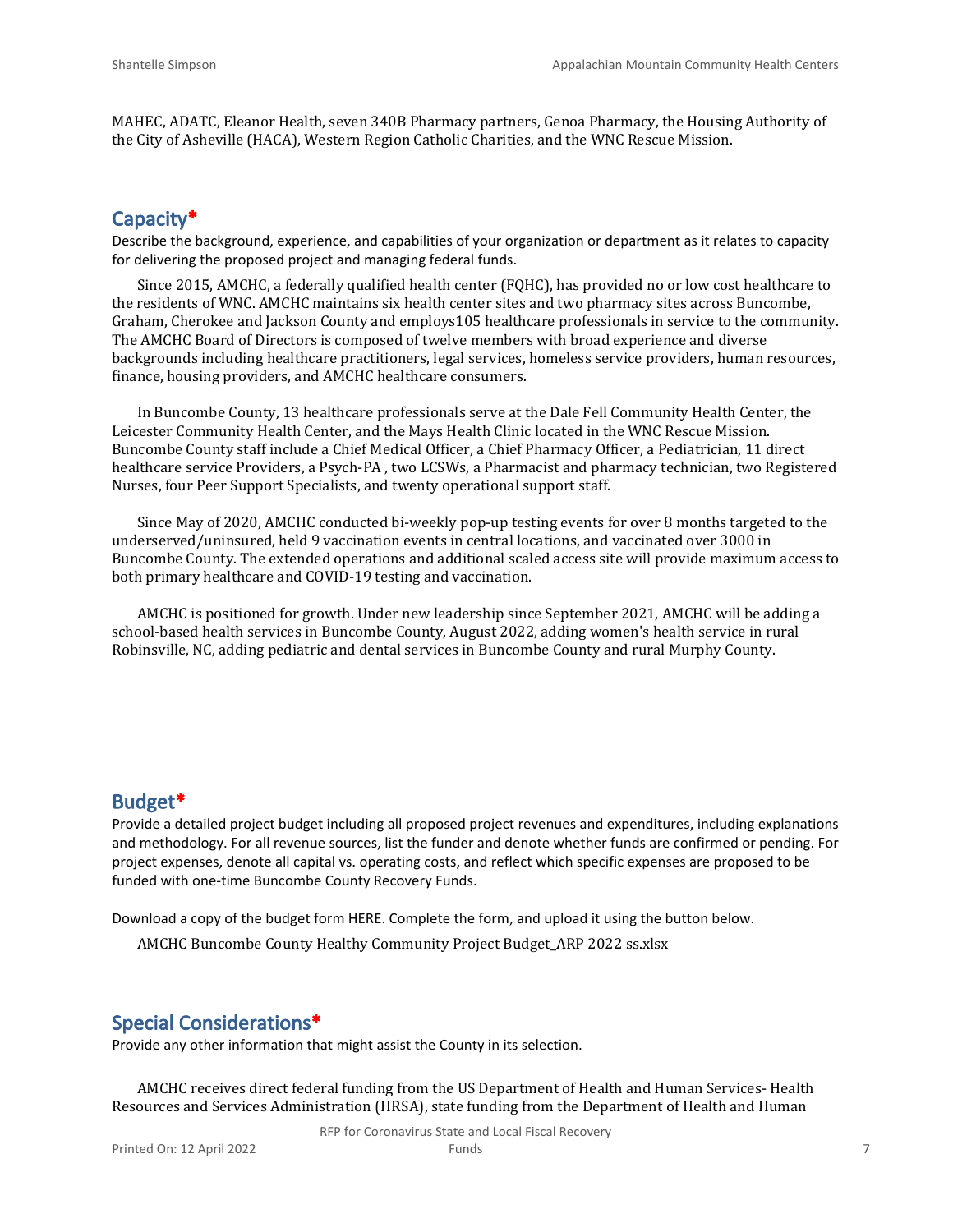Services, and private/philanthropic funding. AMCHC is accustomed to filing monthly, quarterly and end-term reports, submitting project and demographic data, and reporting on project outcomes as well as adhering to federal/state regulatory requirements in the delivery of healthcare, grants management, and organizational financial compliance.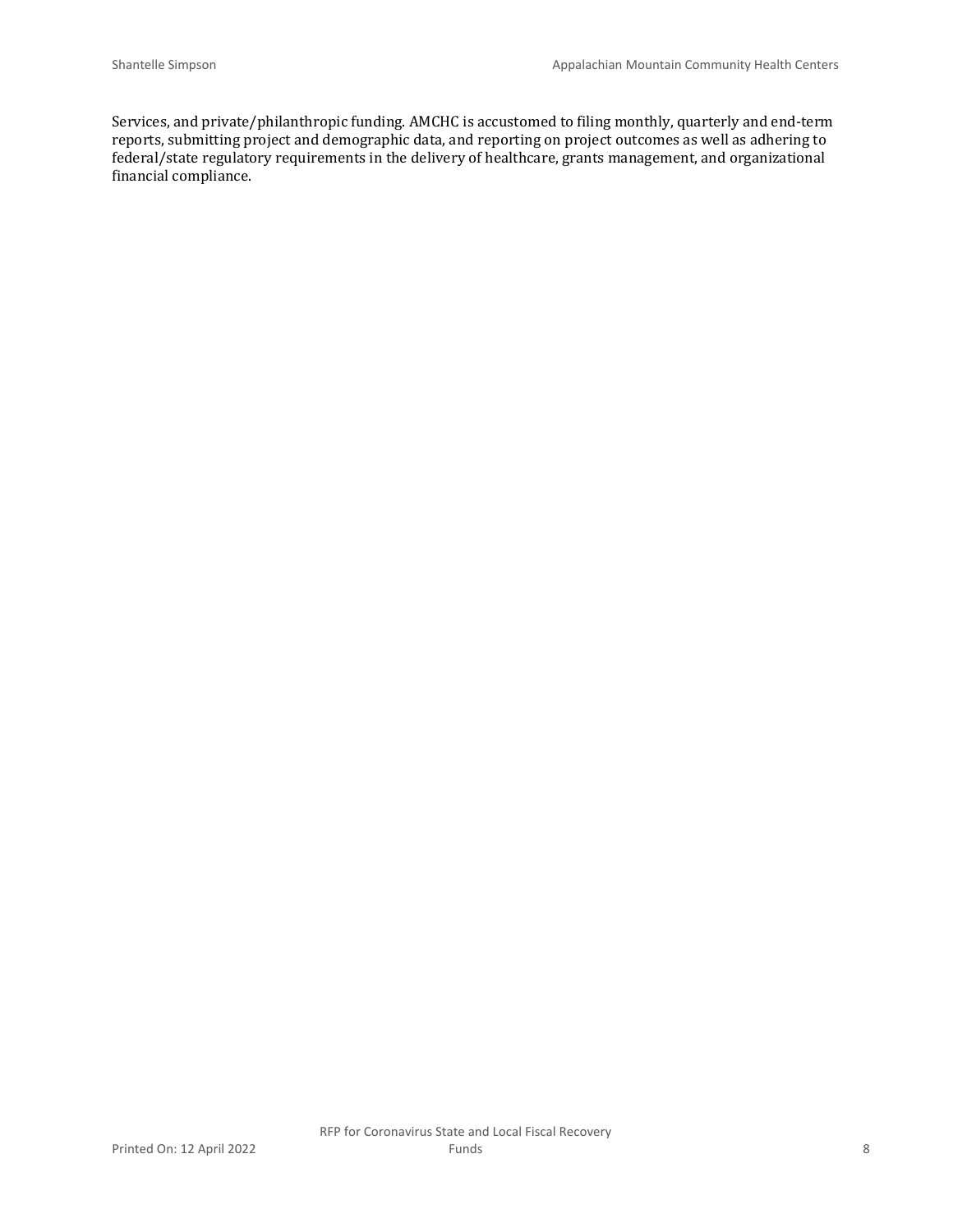# File Attachment Summary

# *Applicant File Uploads*

- 501c3 Determination Letter (1).pdf
- AMCHC Buncombe County Healthy Community Project Budget\_ARP 2022 ss.xlsx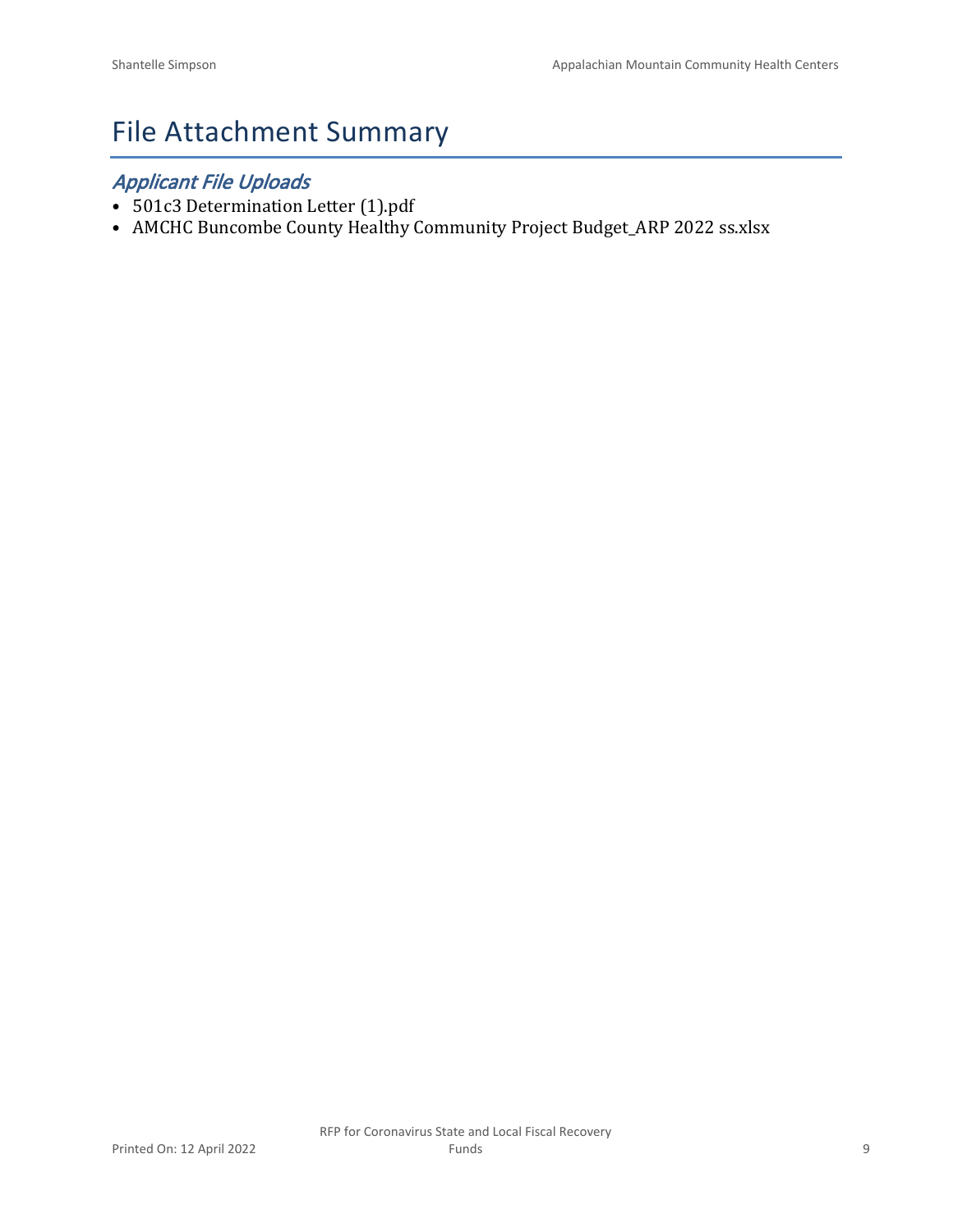DEPARTMENT OF THE TREASURY

INTERNAL REVENUE SERVICE P. O. BOX 2508 CINCINNATI, OH 45201

Date: 105002015

MOUNTAIN AREA HEALTH CENTER C/O KAREN ROBY 123 HENDERSONVILLE RD ASHEVILLE, NC 28803

| Employer Identification Number:<br>46-3984362 |
|-----------------------------------------------|
| DI.N:                                         |
| 17053276312014                                |
| Contact Person:                               |
| DALE T SCHABER<br>ID# 31175                   |
| Contact Telephone Number:                     |
| $(877)$ 829-5500                              |
| Accounting Period Ending:                     |
| June 30                                       |
| Public Charity Status:                        |
| 170(b) (1) (A) (vi)                           |
| Form 990 Required:                            |
| Yes                                           |
| Effective Date of Exemption:                  |
| October 21, 2013                              |
| Contribution Deductibility:                   |
| Yes                                           |
| Addendum Applies:                             |
| Nο                                            |
|                                               |

Dear Applicant:

We are pleased to inform you that upon review of your application for tax exempt status we have determined that you are exempt from Federal income tax under section 501(c)(3) of the Internal Revenue Code. Contributions to you are deductible under section 170 of the Code. You are also qualified to receive tax deductible bequests, devises, transfers or gifts under section 2055, 2106 or 2522 of the Code. Because this letter could help resolve any questions regarding your exempt status, you should keep it in your permanent records.

Organizations exempt under section 501(c)(3) of the Code are further classified as either public charities or private foundations. We determined that you are a public charity under the Code section(s) listed in the heading of this letter.

For important information about your responsibilities as a tax-exempt organization, go to www.irs.gov/charities. Enter "4221-PC" in the search bar to view Publication 4221-PC, Compliance Guide for 501(c)(3) Public Charities, which describes your recordkeeping, reporting, and disclosure requirements.

Sincerely,

Tommes Regardes

Director, Exempt Organizations

Letter 947